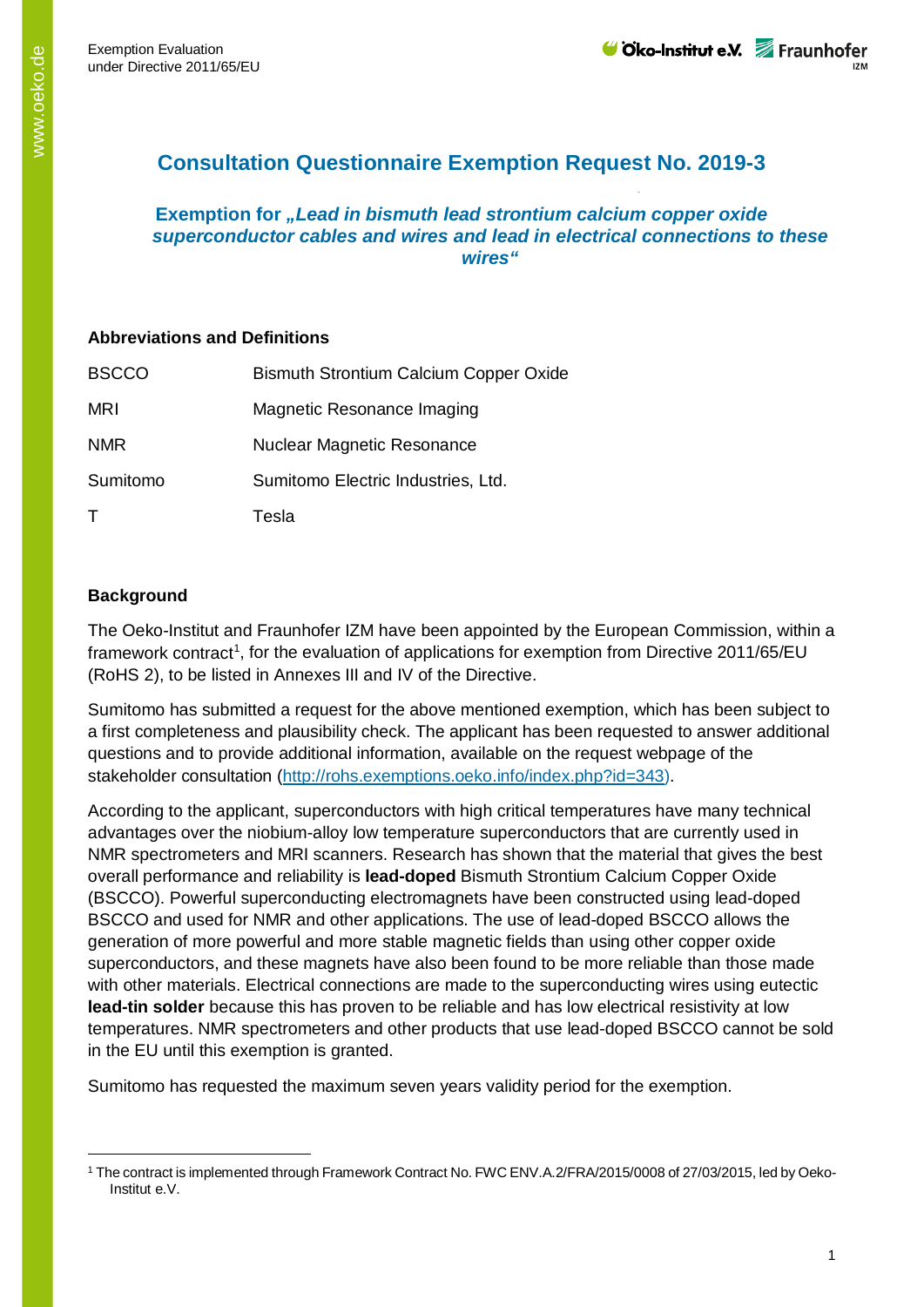

For details, please check the applicant's exemption request at: <http://rohs.exemptions.oeko.info/index.php?id=343>

The objective of this consultation and the review process is to collect and to evaluate information and evidence according to the criteria listed in Art. 5 (1) (a) of Directive 2011/65/EU (RoHS 2), which can be found under:

<http://eur-lex.europa.eu/LexUriServ/LexUriServ.do?uri=CELEX:32011L0065:EN:NOT>

If you would like to contribute to the stakeholder consultation, please answer the following questions:

## **Questions**

1. The applicant has requested an exemption, proposing the following wording:

"*Lead in bismuth lead strontium calcium copper oxide superconductor cables and wires and lead in electrical connections to these wires*" for the maximum validity period of 7 years.

- a. Do you agree with the scope of the exemption as proposed by the applicant?
- b. Please suggest an alternative wording and explain your proposal, if you do not agree with the proposed exemption wording.
- c. Please explain why you either support the applicant's request or object to it. To support your views, please provide detailed technical argumentation / evidence in line with the criteria in Art. 5(1)(a) to support your statement.
- 2. Please provide information concerning possible substitutes or developments that may enable reduction, substitution or elimination, at present or in the future, of lead in superconductors with similar performance like the ones in the scope of the exemption request, and/or for soldering to such superconductors:
	- a. In this regard, please provide information as to RoHS-compliant alternatives that may cover part or all of the applicability range of the requested exemption;
	- b. Please provide quantitative data as to application specifications to support your view.
- 3. Please provide information concerning possible substitutes or elimination possibilities at present or in the future:
	- a. Please explain substitution and elimination possibilities and for which part of the applications in the scope of the requested exemption they are relevant.
	- b. Please provide information on research to find lead-free alternatives (substitution or elimination) that may cover part or all of the applications in the scope of the exemption request.
	- c. Please provide a roadmap of such on-going substitution/elimination and research (phases that are to be carried out), detailing the current status as well as the estimated time needed for further stages.